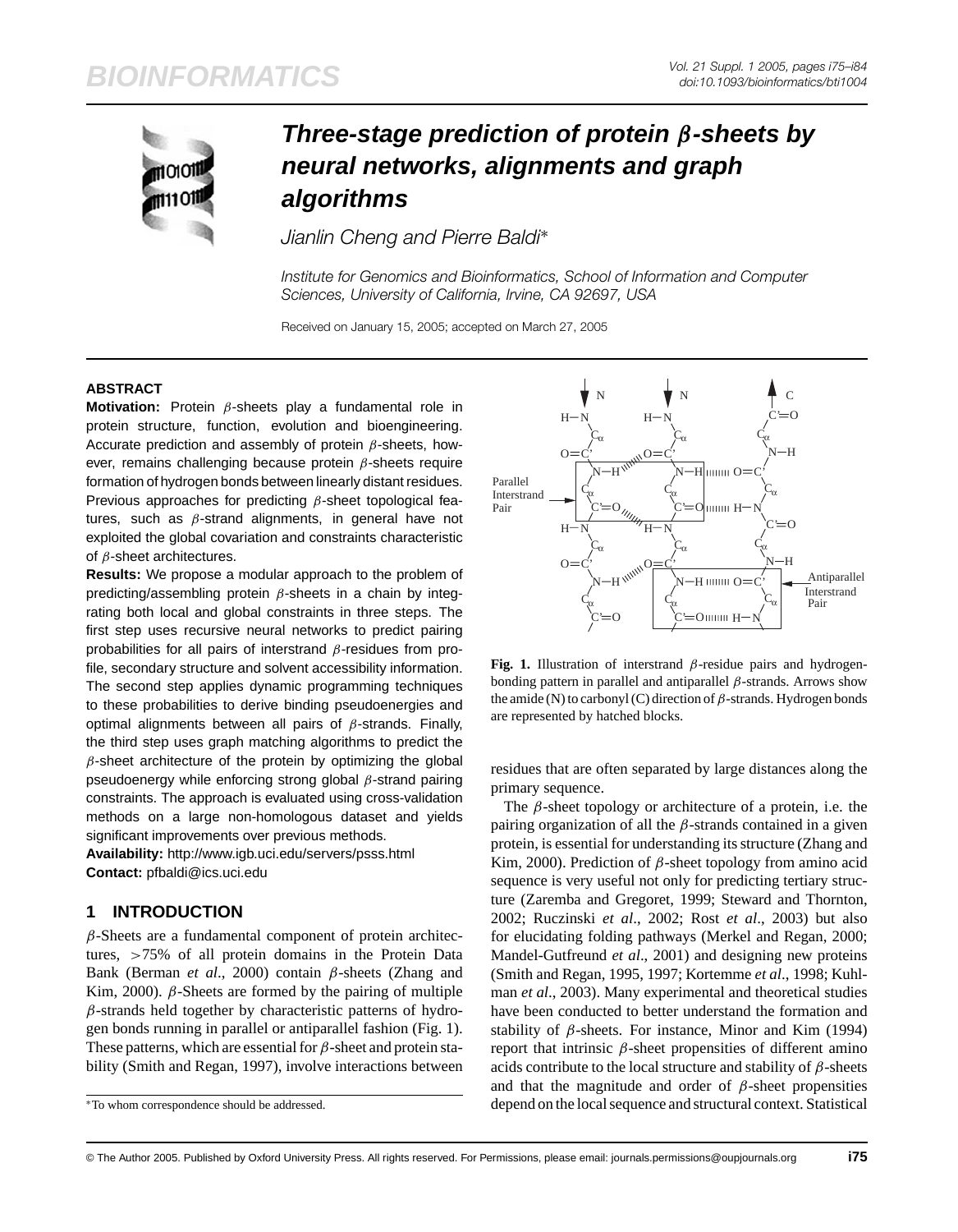#### **J.Cheng and P.Baldi**

studies (Lifson and Sander, 1980; Wouters and Curmi, 1995) reveal non-random distribution and pairing preferences of residue pairs in aligned *β*-strands, whereas evolutionary conservation of  $\beta$ -residue interactions suggests that pairing preferences depend on structural context, such as solvent accessibility (Zaremba and Gregoret, 1999). Clearly, favorable side-chain interactions between residue pairs contribute to *β*-sheet stability (Smith and Regan, 1995; Hutchinson *et al*., 1998). However, the evolutionary pressure to maintain complementarity between pairs on neighboring strands appear to be weak (Mandel-Gutfreund *et al*., 2001) and the overall pairing preferences are not very strong and appear to be modulated by the local environment to a high degree.

Several methods, mostly statistical data-driven approaches, have been proposed to predict topological features of *β*-sheets with moderate accuracy (Rost *et al*., 2003). An early method (Hubbard, 1994) uses a statistical potential approach to predict *β*-strand alignments with an accuracy level of ∼35–45%. Asogawa (1997) proposes to use pairwise statistical potentials of *β*-residue pairs to improve *β*-sheet secondary structure prediction by considering clusters of *β*-residue contacts. Pairwise statistical potentials are used also in the works of Zhu and Braun (1999) to identify up to 35% of native strand alignments from alternative strand alignments. Baldi *et al*. (2000), used elaborate neural networks to improve the prediction accuracy of interstrand *β*-residue contacts, but the method is not extended to the prediction of strand pairings, strand alignments and *β*-sheet topologies. Using an information theoretic approach, Steward and Thornton (2002) report an accuracy of 45–48% for strand alignments in *β*-triplets and 31–37% for any native strand alignments. Although encouraging, all these approaches seem to leave room for major improvements.

These approaches, in particular, fail to exploit systematically the global covariation and constraints characteristic of *β*-sheet architectures. Instead of treating each pair of *β*-residues or *β*-strands independent of each other, as previous methods do, one ought to leverage *β*-sheet constraints, such as the fact that each  $\beta$  residue has at most two partners, that neighboring *β*-residues in a strand are paired sequentially in parallel or antiparallel fashion with another strand, and that each *β*-strand has at least one partner strand and rarely more than two or three partner strands.

In the present study, we develop a novel modular approach for predicting interstrand *β*-residue pairings, *β*-strand pairings, *β*-strand alignments and *β*-sheet topology altogether from scratch by integrating both local and global constraints in three steps. First, 2D-recursive neural networks (2D-RNN) (Baldi and Pollastri, 2003) are trained to predict pairing probabilities of interstrand *β*-residue pairs using profile, secondary structure and relative solvent accessibility information. Second, dynamic programming techniques are applied to these probabilities to derive pairing pseudoenergies and alignments between all pairs of *β*-strands. Third, weighted

*β*-sheet architecture of the protein satisfying the *β*-strand pairing constraints. While interchain *β*-sheets play an important role in protein–protein interactions and complex formation (Dou *et al*., 2004), it is worth noting that here, consistent with the available literature, we focus exclusively on the already challenging prediction of intrachain *β*-sheets. However, we believe that the methods developed here can be adapted to the problem of predicting both intrachain and interchain *β*-sheets and training datasets for the latter are available through the ICBS database (Dou *et al*., 2004).

#### **2 MATERIALS AND METHODS**

#### **2.1 Data**

The dataset is extracted from the Protein Data Bank of May 2004. Only structures determined by X-ray diffraction and having resolution better than 2.5 Å are retained. Chains containing unknown or non-standard amino acids, backbone interruptions or whose length is *<*50 amino acids are excluded. DSSP (Kabsch and Sander, 1983) is used to assign secondary structure and relative solvent accessibility values to each residue. Residues with secondary structure E (extended strand) and B (isolated *β*-bridge) are considered *β*-residues. Each *β*-residue may have 0, 1 or 2 partners according to DSSP. A consistency check is used to remove chains containing non-consistent *β*-residue pair assignments  $(e_i, e_j)$ , whereby  $e_i$  pairs with  $e_j$ , but  $e_j$  does not pairs with  $e_i$  according to DSSP. A filtering procedure is used to select the chains that contain 10–100  $β$ -residues, of which 90% must have at least one partner. The redundancy in the dataset is reduced by the UniqueProt (Mika and Rost, 2003) with a HSSP threshold of 0, which corresponds to sequence identity of roughly 15–20%.

graph matching algorithms are used to optimize the global servers/psss.html

The final dataset contains 916 chains corresponding to 187 516 residues. Of these, 26% (48 996) are *β*-residues participatin[g in 31 638 interstrand re](http://www.igb.uci.edu/)sidue pairs. The dataset has 10 745 *β*-strands with an average length of 4.6 residues and 8172 *β*-strand pairs, including 4519 antiparallel pairs, 2214 parallel pairs and 1439 pairs involving isolated *β*-bridges. These strand pairs form 2533 *β*-sheets. The average sequence separation between residue pairs and strand pairs is 43 and 40, respectively. Sequence separation histograms are displayed in Figure 2a and 2b. Figure 2c and 2d shows that the number of interstrand residue pairs or strand pairs has a strong correlation with the number of  $\beta$ -residues or strands in the chain, as expected.

To leverage evolutionary information, PSI-BLAST (Altschul *et al*., 1997) is used to generate profiles by aligning all chains against the Non-Redundant (NR) database, as in Pollastri *et al*. (2001). Finally, the dataset is evenly and randomly split into 10 folds to perform 10-fold crossvalidation studies. The final dataset (*β*-sheet 916) and the splitted folds are available through http://www.igb.uci.edu/

**i76**

"bti1004" — 2005/6/10 — page 76 — #2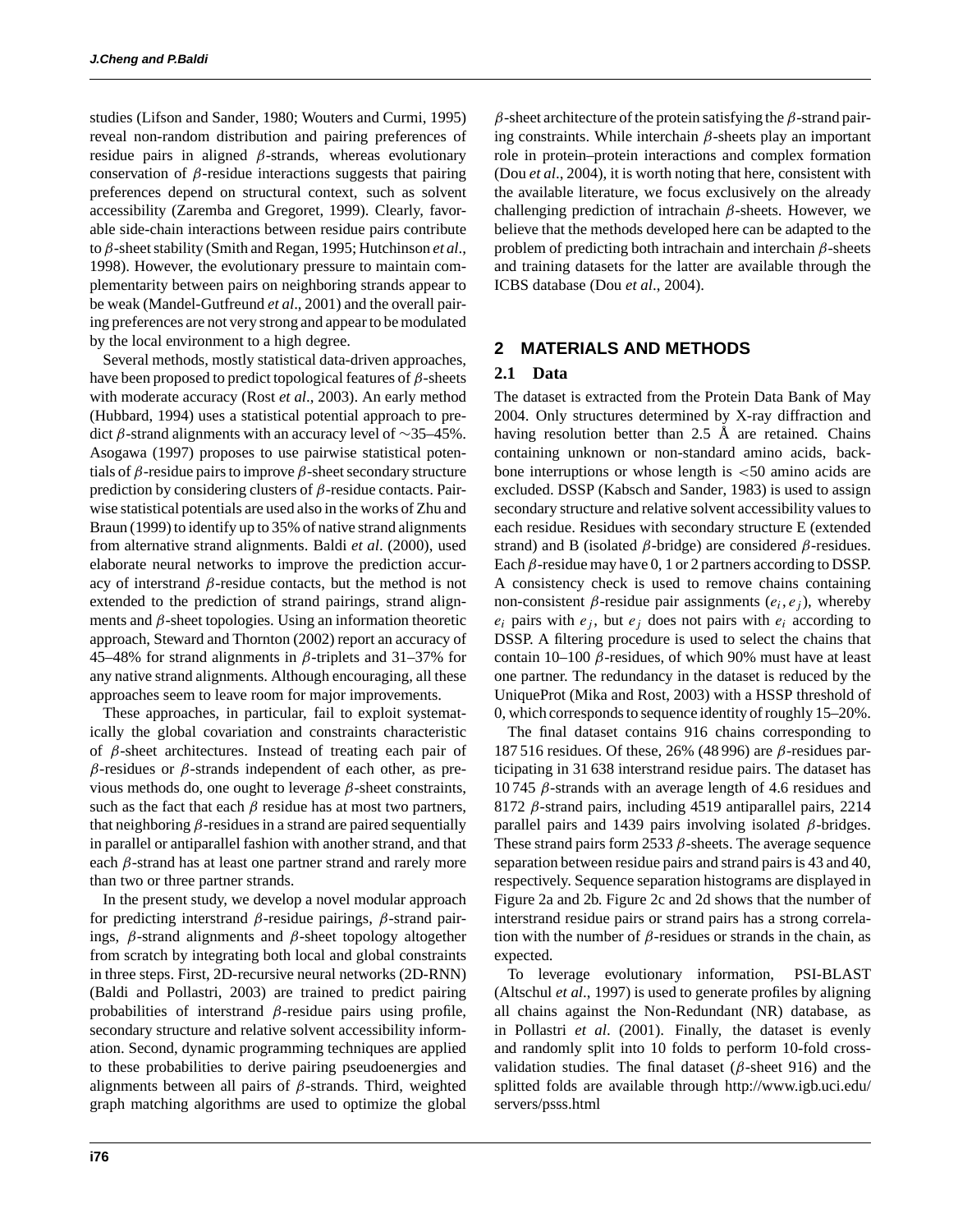

**Fig. 2. (a)** Amino acid separation between  $\beta$ -residue pairs (mean = 43, minimum = 3, maximum = 626 and standard deviation = 49). **(b)** Amino acid separation between *β*-strand pairs (mean = 40, minimum = 2, maximum = 626 and standard deviation = 54). **(c)** Scatterplot of number of *β*-residue pairs (*y*) versus number of *β*-residues (*x*) per chain. The correlation coefficient is 0.98. Linear regression given by:  $y = 0.66x - 0.65$ . **(d)** Scatterplot of number of *β*-strand pairs (*y*) versus number of *β*-strands (*x*) per chain. The correlation coefficient is 0.97. Linear regression given by:  $y = 0.74x + 0.27$ .

## **2.2 Prediction of** *β***-residue pairs using 2D-RNNs**

Like contact map prediction (Fariselli *et al*., 2001; Pollastri and Baldi, 2002; Shao and Bystroff, 2003; MacCallum, 2004; Punta and Rost, 2005), we treat prediction of interstrand residue pairing as a binary classification problem on a 2D grid. For each chain, our input is a 2D square matrix **I**, where the size of **I** is equal to the number of *β*-residues in the chain and each entry  $I_{i,j}$  is a vector of dimension 251 encoding the local context information of  $\beta$ -residues ( $e_i$ ,  $e_j$ ), as well as their separation. Specifically, we use a local window of size 5 around  $e_i$  and  $e_j$ . Each position in the window corresponds to a vector of length 25 with 20 positions for the amino acid profile, 3 positions for the secondary structure (Helix, Sheet and Coil), and 2 positions for the relative solvent accessibility (buried or exposed at 25% threshold). The two windows correspond to  $250 = 25 \times 5 \times 2$  entries. One additional entry represents the sequence separation between  $e_i$  and  $e_j$ .

The training target is a binary matrix **T**, whereby each  $T_{i,j}$ equals 1 or 0 depending on whether *β*-residue *ei* and *ej* are paired or not. Figures 3 and 4 show protein 1VJG in the PDB and its corresponding target matrix which nicely displays the constraints and directions (parallel or antiparallel) of strand pairing. Neural networks or other machine learning methods can be trained on the dataset to learn a mapping from the input matrix **I** onto an output matrix **O**, whereby  $O_{i,j}$  is the predicted probability that  $e_i$  and  $e_j$  are paired. The goal is to make the output matrix **O** as close as possible to the target matrix **T**. The standard approach with feed-forward neural networks is to treat each pair  $(e_i, e_j)$  independently and to learn a mapping from a series of independent  $(I_{i,j}, T_{i,j})$  examples (Baldi *et al.*, 2000). This simplified approach, however, does not explicitly leverage covariations and interactions between *β*-residue pairs and might not effectively enforce the constraints of *β*-residue and strand pairings. Here we use a 2D-RNN architecture to exploit covariations and constraints between *β*-residue pairs globally. This 2D-RNN architecture, previously used in contact map prediction, is described in detail in Baldi and Pollastri (2003) and is not reproduced here for lack of space. Under this architecture, the output  $O_{i,j}$  depends on the entire input matrix **I** instead of  $I_{i,j}$  only. As for feed-forward neural networks, learning in a 2D-RNN is implemented using gradient descent. In the simulations, the outputs of five models are averaged in an ensemble to produce the predicted probability matrix **O**. Finally, it is important to notice that because our approach is modular—it is not constrained in any way to the use of recursive or even feed-forward neural networks the output of any algorithm that produces an estimate of the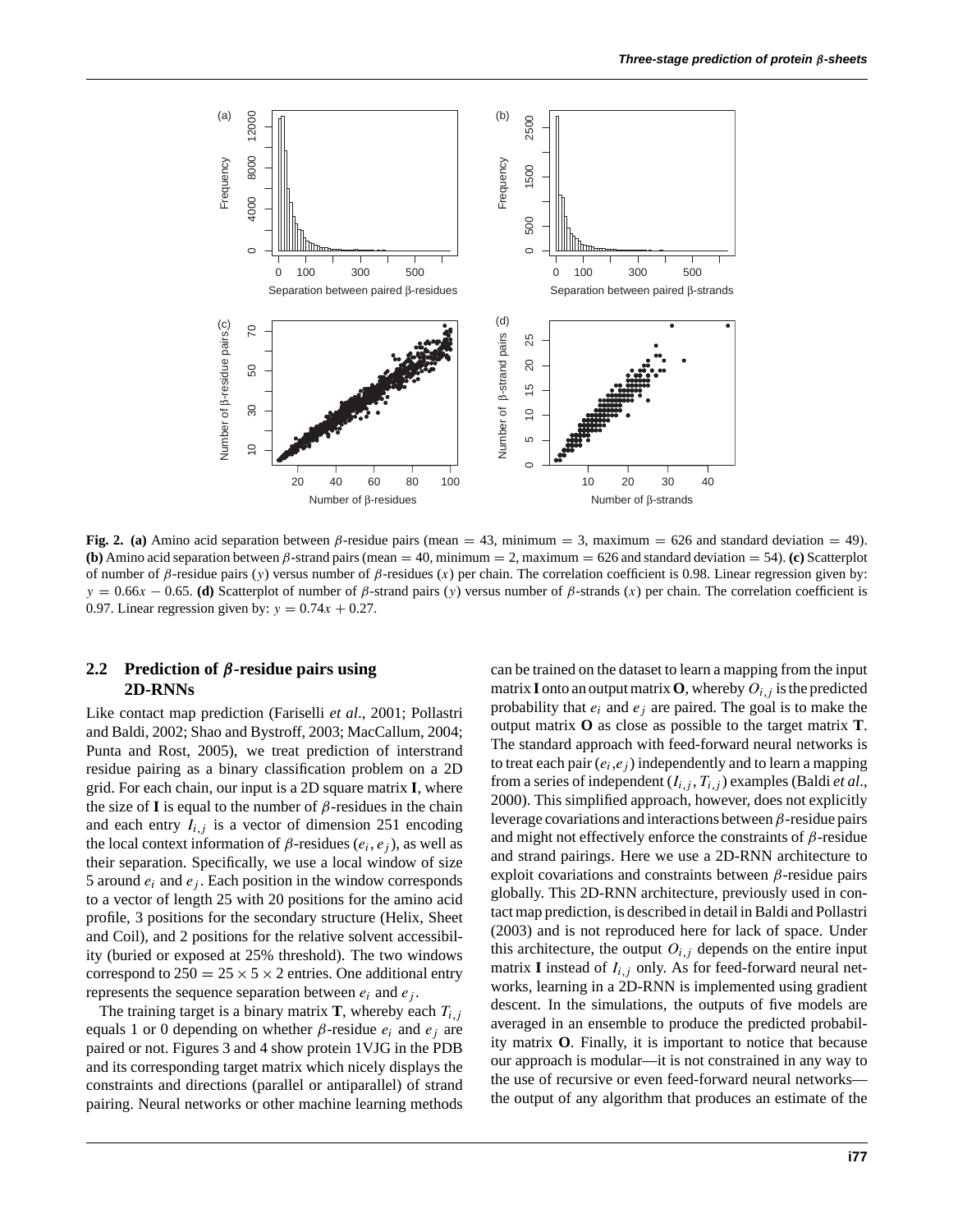

**Fig. 3.** Protein 1VJG is an  $\alpha/\beta$  protein with seven strands. Strands 1, 2, 3, 6 and 7 form a parallel *β*-sheet. Strands 4 and 5 form an antiparallel *β*-sheet. The parallel *β*-sheet forms the hydrophobic core and is surrounded by tightly packed  $\alpha$ -helices.



**Fig. 4.** Interstrand *β*-residue pairing map of protein 1VJG. The seven strands are ordered along the vertical and horizontal axis. Alternating colors (black and green) are used to distinguish adjacent strands in sequence order. The three numbers associated with each strand on the left are strand number and its starting and ending position along the chain. The map is symmetric. Each blue square represents a native  $β$ -residue pairing. A line segment parallel to the main diagonal corresponds to the alignment of a parallel strand pair. A line segment perpendicular to the main diagonal corresponds to the alignment of an antiparallel strand pair. Each row or column has at most two blue squares reflecting the constraint that one residue has at most two partners.

pairing probabilities  $O_{ij}$  can be used as input for the second and third steps described below.

Since **I** and **T** are presented to the 2D-RNN as a whole during training, the network can identify pairing constraints encoded in these matrices beyond the local environment of each residue. As a result, by thresholding the values of the



**Fig. 5.** Predicted *β*-residue pairing map of 1VJG. Upper triangle (blue) is the true map and lower triangle (red) is the predicted map. The predicted pairs form three segments parallel to the main diagonal corresponding to the true parallel strand pair  $(1,2)$ ,  $(1,3)$  and  $(3,6)$ . Two residue pairs in the true antiparallel strand pair (4,5) are also recalled. One of the two residue pairs in the parallel strand (6,7) is correctly predicted. There are two false positives in strand pair (1,3) and (3,6). For instance, one residue in strand 3 is wrongly predicted as having two partners in strand 1. This error can be detected by checking pairing constraints: a residue can have up to two partners in total, and at most one partner in any single strand. A few residue pairs between strands 1 and 2, which are missing in the predicted map, can be inferred once strands 1 and 2 are predicted to pair.

output **O**, the predicted interstrand residue pairs tend to form line segments parallel or perpendicular to the main diagonal, which correspond to parallel or antiparallel strand pairs. This suggests that aggregate prediction of *β*-residue pairings can be used to predict *β*-strand pairings, pairing directions and alignments. Figure 5 shows the predicted interstrand residue pairs of 1VJG with a 0.15 threshold. The predicted map recalls most *β*-residue pairs and satisfies pairing constraints with few violations. It is worth noting that post-prediction inferences can be used to further enforce some constraints and retrieve some of the missing residue pairs. The predicted interstrand *β*-residue map can be used directly to infer *β*-strand pairs. One simple approach we tested is to consider two strands paired if any two of their residues are predicted to be paired. In isolation, however, such an approach cannot be optimal since it disregards global constraints on the number of partners a strand can have (Section 2.4).

### **2.3 Pseudoenergy for** *β***-strand alignment**

For each pair of strands, we can define an optimal alignment and an overall alignment score using dynamic programming techniques in parallel and antiparallel directions with local scores or penalties derived from the matrix **O** of residuepairing probabilities. Additional intrastrand gap penalties corresponding to *β*-bulges, as well as penalties for gaps at the end of the strands, can be introduced. The penalty for the bulges can be derived from their frequency. Since *β*-bulges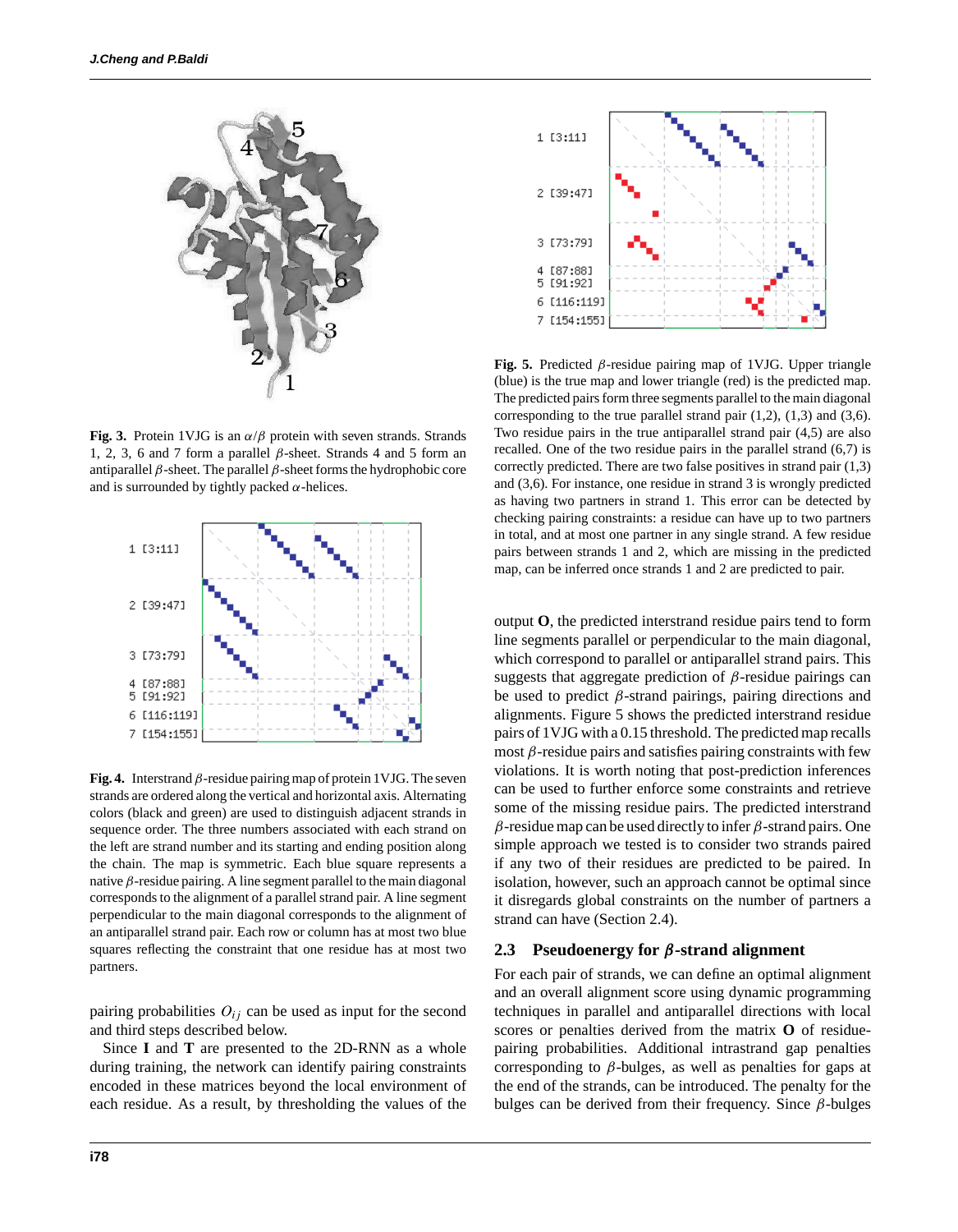

**Fig. 6. (a)** Predicted pseudoenergy matrix **W** of the best alignments of all strand pairs of protein 1VJG. Gray numbers denote the pseudoenergy of the alignments of true strand pairs. **(b)** *β*-sheet assembly process using graph algorithm. It takes five steps to assemble seven strands into two *β*-sheets using the energy matrix in (a). In step 1–4, the strand pair with maximum energy is added. In step 5, pair(2,3) has higher energy than pair(6,7). But it is not chosen because strands 2 and 3 have already been selected in previous steps.

tend to be isolated and rare (only 14% of paired strands contain a bulge, and 90% of these contain only a single bulge), to a first-order approximation here we do not allow bulges in the alignments by setting the bulge penalty to infinity. This is also consistent with previous studies (Hubbard, 1994; Zhu and Braun, 1999; Steward and Thornton, 2002). Gaps at the edges of the strands are allowed but are not penalized (penalty  $= 0$ ). Under these assumptions, we can simply search exhaustively through all possible alignments by 'sliding' one strand along the other, in both parallel and antiparallel fashion. Assuming in addition that two paired strands must have at least one residue pairing, two strands with length  $m \geq 2$  and  $n \geq 2$ have  $2(m + n - 1)$  possible alignments, counting parallel and antiparallel directions. If one strand is an isolated bridge  $(m = 1 \text{ or } n = 1)$ , then there are max $(m, n)$  possible alignments. Without considering *β*-bulges, one alignment can be uniquely specified by its direction (parallel, antiparallel or isolated bridge) and by one interstrand residue pair.

To discriminate native alignments from alternative ones, the binding pseudoenergy  $W(A[E_r, E_s])$  of each alignment A of each pair of strands  $E_r$  and  $E_s$  can be computed by adding the pseudoenergies of each pair of residues *i* and *j* in the

alignment, derived from the pairing probabilities  $O_{ij}$ , or their logarithm  $\log O_{ij}$ . The binding pseudoenergy  $W_{rs}$  of a pair of strands can then be defined by taking the maximum over all their possible alignments:  $W_{rs} = \max_{A} W(A[E_r, E_s])$ . For any pair of strands  $r$  and  $s$  in a given protein chain, the pseudoenergy is used to identify the best putative alignment, i.e. the one with maximal pseudoenergy  $W_{rs}$ , between these two strands. Figure 6a shows the resulting pseudoenergy matrix  $W = (W_{rs})$  for the best alignments between all strand pairs of protein 1VJG. Note how the native strand pairs tend to have higher energy scores suggesting that the pseudoenergy can be used effectively to score and rank strand pairs.

## **2.4 Prediction of** *β***-strand pairs and** *β***-sheet topology using graph algorithms**

Unlike previous methods (Hubbard, 1994; Zhu and Braun, 1999; Steward and Thornton, 2002) which treat strand pairs independent of each other, here prediction of strand pairing and alignment takes into account additional physical constraints characteristic of *β*-sheet architectures. To illustrate *β*-sheet topology and its constraints, we use schematic diagrams (similar to Branden and Tooze, 1999) where *β*-strands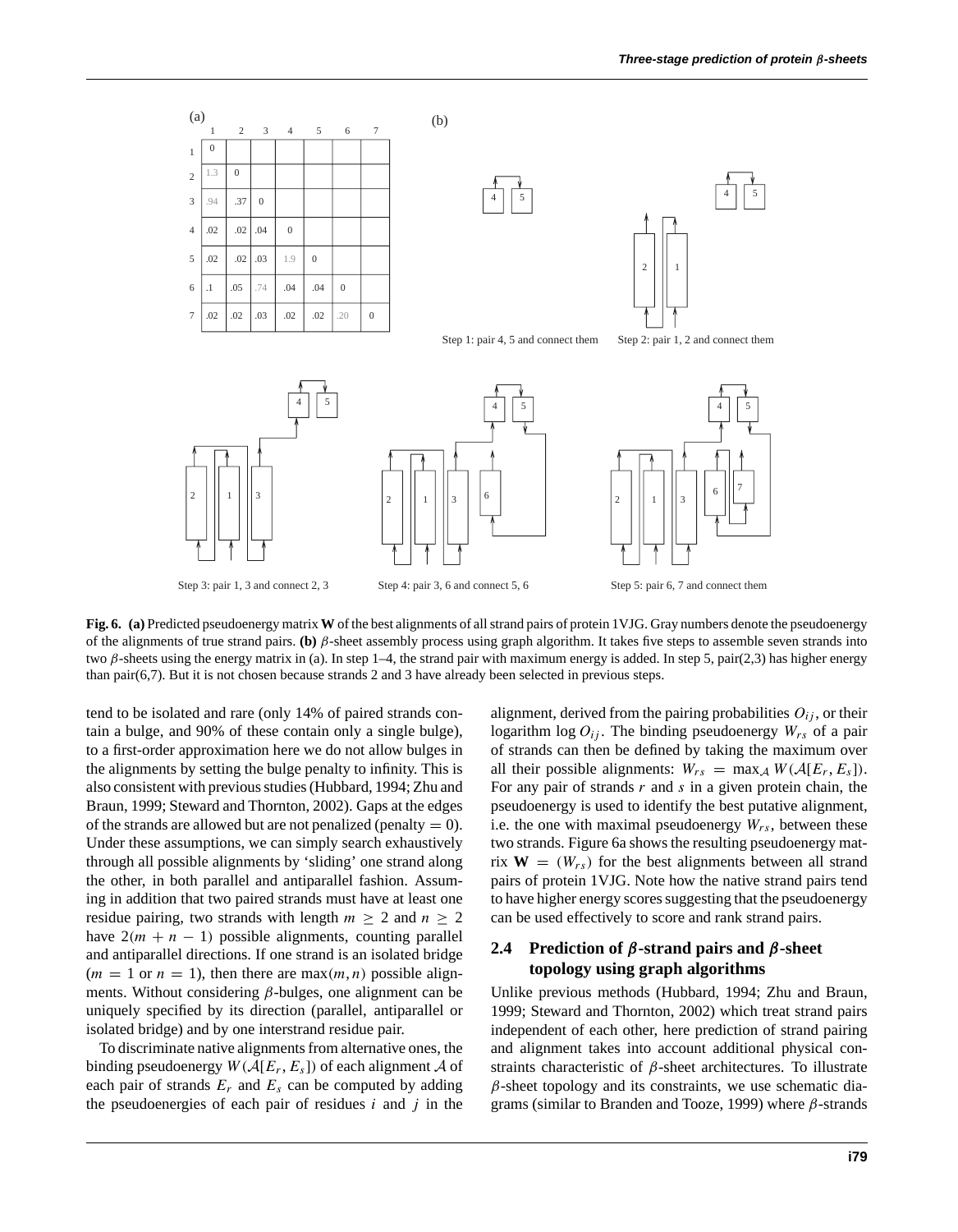

**Fig. 7.** Schematic diagram of *β*-sheet topology of protein 1VJG. **(a)** Unpaired strands in sequence order showing the starting and ending positions of the seven strands. **(b)** Topology of *β*-sheets: paired strands in each *β*-sheet are aligned side by side. This diagram includes two  $\beta$ -sheets consisting of strands 1,2,3,6 and 7 and strands 4 and 5.

are represented by rectangles of length proportional to the length of the strand. Figure 7 shows the diagram of 1VJG. Lines with arrows connect adjacent strands in sequence order from the N-terminus to the C-terminus. Such schematic diagrams readily reveal several pairing constraints for *β*-sheet architectures. First, each strand has two edges available for pairing with other strands and, as a result, a *β*-residue can have at most two partners. It is important to note that this does not imply that a strand can pair at most with two other strands, since a long strand may pair with several short strands on either side. Second, one strand can pair only with one side of another strand sequentially in a parallel or an antiparallel fashion. If two strands pair with the same side of another strand, no overlap is allowed. Third, all strands must have at least one strand partner (ignoring interchain pairings) and we impose the additional condition that they should have at most three strand partners. This condition is not absolute but it is very reasonable since 98.6% of strands have 1, 2 or 3 partners in the large non-redundant dataset. We let  $C$  denote all these constraints.

With these constraints in mind, we develop graph matching algorithms to infer strand pairings and overall *β*-sheet architecture from the matrix **W** of pseudoenergies of the best alignments of all strands pairs in a given chain. This pseudoenergy matrix defines a completely connected and weighted strand pairing graph (SPG), where vertices represent strands, edges represent possible pairing relations and weights optimal pairing energies. The fully connected SPG of course does not satisfy the set of constraints  $C$ . To predict the  $\beta$ -sheet topology, the goal is to prune the complete SPG to derive the true SPG (Fig. 8), where  $\beta$ -sheets appear as maximal connected components. These components are to be derived by maximizing the global pseudoenergy while satisfying all the strand pairing constraints above, i.e. by maximizing  $\sum_{S} W_{rs}$  taken over all subsets *S* of edges that satisfy C. The global pseudoenergy of an architecture is the sum of the pseudoenergies of each of its *β*-sheets, and the pseudoenergy of a *β*-sheet is the sum of the pseudoenergies of all the strand pairs it comprises. To address this constrained optimization problem, we first use a greedy heuristic approach as given in the following table.

Start with a complete SPG with weight matrix **W**. Order all the edges according to the weights into a list *L*.  $\emptyset \rightarrow S$ . *S* is the set of chosen edges. Repeat Remove one edge *e* with maximum weight from *L*. If both vertices of *e* are not in *S*, add *e* into *S*. If both vertices of *e* are in *S*, discard *e*. If one vertex of *e* is in *S*, align the strand of the vertex with the strand of another vertex not in *S* using their best alignment. If the pair and its alignment satisfy the strand pairing constraints C, add *e* into *S*. Otherwise discard *e*. Until all vertices in *G* appear in *S* once.

The greedy algorithm has time complexity  $O(N^2 \log N)$ , where *N* is the number of strands. After converging, the edges and vertices in *S* constitute a spanning subgraph *G*∗ of *G*.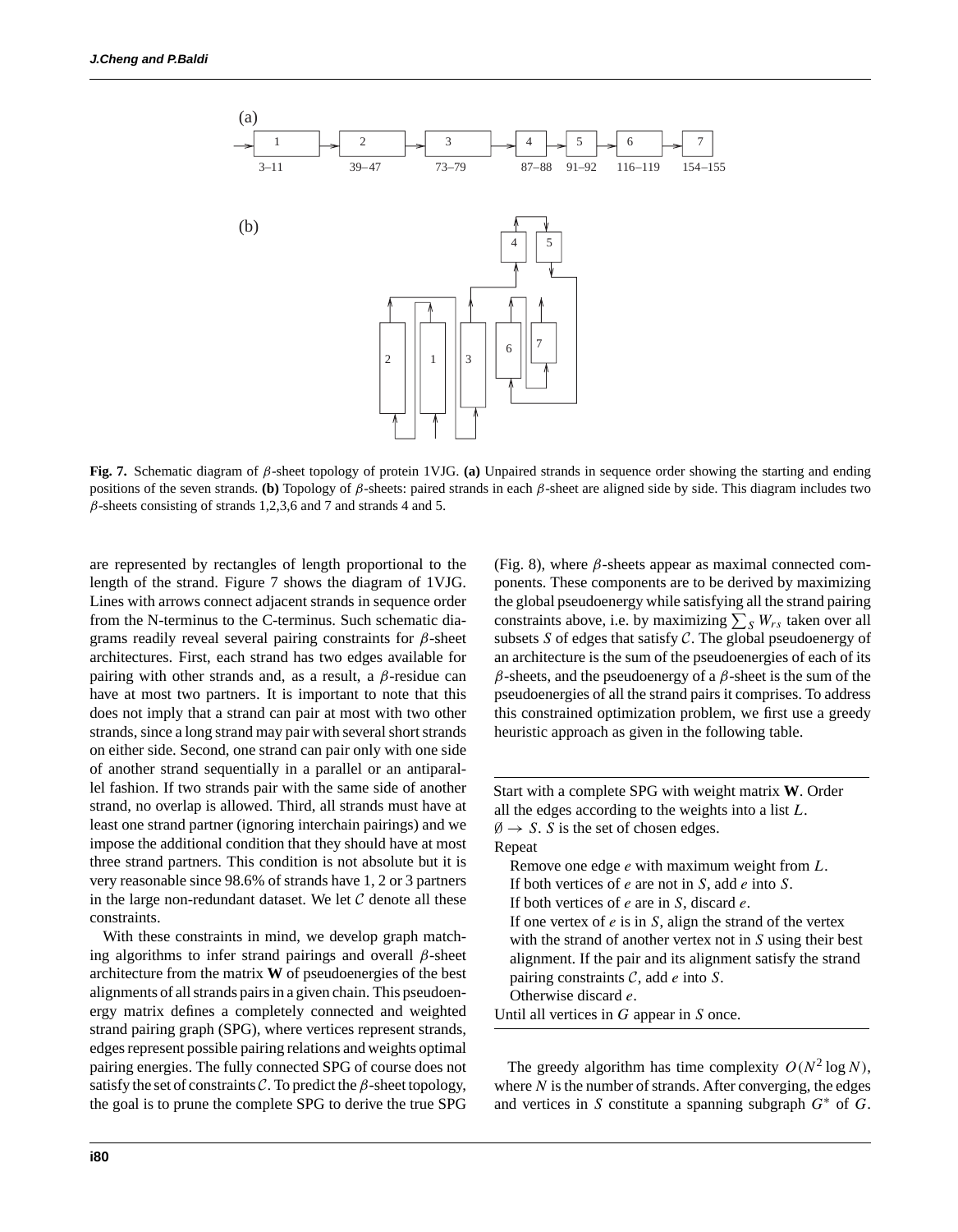

**Fig. 8.** Strand Pairing Graph of protein 1VJG.**(a)**The complete SPG. Gray edges denote true strand pairs. **(b)** The true weighted SPG. Two components (1,2,3,6 and 7) and (4 and 5) correspond to two  $\beta$ -sheets. The weights are the pseudoenergy of the best alignments of strand pairs.

Connected components in *G*∗ are in 1:1 correspondence with the protein *β*-sheets and provide the global predicted *β*-sheet architecture. Figure 6 illustrates how the algorithm assembles the strands of protein 1VJG.

By treating *β*-sheets as spanning trees of complete SPGs, a variant of the well-known algorithm for finding minimum/maximum spanning tree (MST) (Even, 1979), Kruskal's algorithm (Kruskal, 1956), is also used to predict *β*-sheets (trees) with maximum pseudoenergy. The only difference between this constrained MST algorithm and the previous greedy algorithm is that it does not always discard edge *e* when its adjacent vertices are already in the set *S*. Instead, it adds *e* into *L* if its two vertices belong to two disconnected components and the alignment satisfies the strand pairing constraints. Not surprisingly, this algorithm tends to choose more strand pairs (edges) than the greedy graph algorithm. It is worth noting that both the greedy and constrained MST algorithms as described do not allow for cycles and all the components they produce are trees. This approximation is not entirely correct in the case of circular *β*-sheets, such as *β*-barrels. To handle *β*-barrels, we are currently modifying these algorithms to allow up to one cycle in each component.

### **3 RESULTS AND DISCUSSION**

The performance of *β*-residue pairing prediction is assessed using a variety of standard measures including: area under ROC curve, true positive rate  $[TPR = TP/(TP + FN)]$ , at 5% false positive rate  $[FPR = FP/(FP + TN)]$ , specificity  $[TP/(TP + FP)]$ , sensitivity  $[TP/(TP + FN)]$  and correlation coefficient  $[(TP \times TN - FP \times FN)/((TP + FN)(TP + FP)(TN +$  $FN$ )(TN + FP))<sup>1/2</sup>], and compared with predictions associated with the base-line and with a general purpose contact map predictor. At the break-even point where the total number of predicted *β*-residue pairs is equal to the true number of *β*-residue pairs, the specificity and sensitivity of interstrand



**Fig. 9.** ROC curve of prediction of interstrand *β*-residue pairs using the *β*-residue pairing predictor and CMAPpro.

*β*-residue pairings are equal to 41% with a correlation coefficient of 0.4. The accuracy of the base-line predictor (the number of true *β*-residue pairs/total number of interstrand *β*residue pairs) is 2.3%. Thus, the improvement factor, i.e. the ratio between the accuracy (specificity or sensitivity) of our method over the base-line (Fariselli *et al*., 2001), is 17.8. To the best of our knowledge, only one method in the literature (Baldi *et al*., 2000) reports quantitive evaluation of *β*-residue pairing prediction. However, it reports only sepcificity without mentioning the corresponding sensitivity, thus a direct comparison cannot be made. However, we can compare the *β*-residue pairing predictor with a general purpose contact map predictor (Pollastri and Baldi, 2002) focusing exclusively on *β*-residue pairings. We use a pretrained 8 Å contact map predictor (CMAPpro) to predict contacts for all chains in the same dataset. To make the comparison even more stringent, we do not take into consideration any homology between the current dataset and the dataset used to train (CMAPpro). We then extract the contact probabilities for *β*-residue pairings from the full predicted contact map and evaluate them using the same measures. At the break-even point, the specificity and sensitivity of CMAPpro are equal to 27% and the correlation coefficient is 0.26. Thus, our method improves the specificity and sensitivity of CMAPpro restricted to *β*-residues by 14%. The area under the ROC curve for the beta-pairing predictor is 0.86 versus 0.80 for CMAPpro (Fig. 9). At 5% FPR, TPR for the beta-pairing predictor is 58% versus 42% for CMAPpro. Thus the specialized *β*-residue pairing predictor significantly improves the predictions of our general purpose contact map predictor restricted to *β*-strands, consistently with previous expectations (Rost *et al*., 2003).

The correlation coefficients of strand pairing by the greedy and constrained MST graph algorithms are virtually identical (0.502 and 0.503, respectively). The specificity and sensitivity of strand pairing using the greedy graph algorithm are 59 and 54%, respectively. In contrast, the specificity and sensitivity of the naive algorithm that always pairs sequentially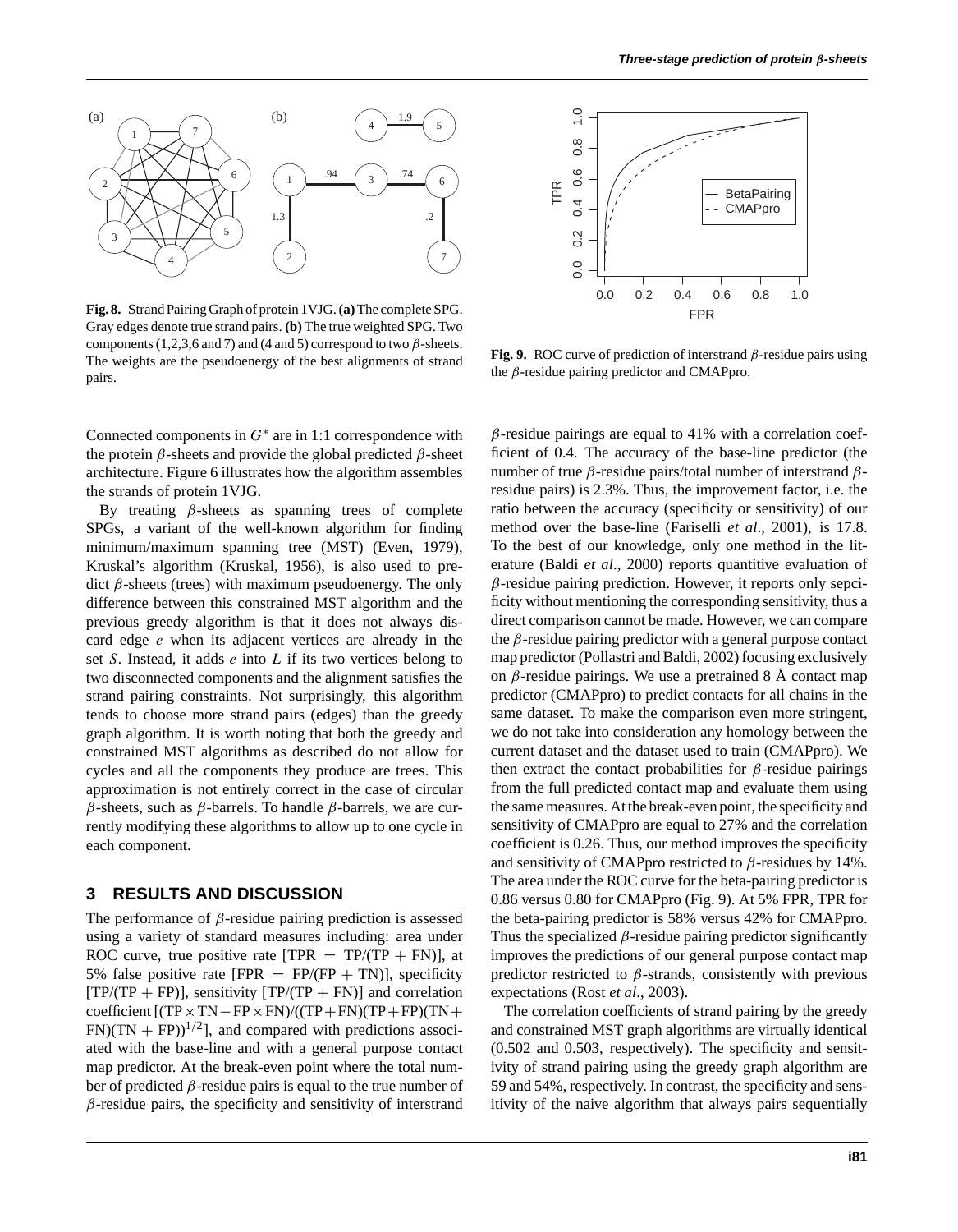adjacent strands are 42 and 50%, respectively. Thus, around similar operating regimes, the greedy graph algorithm yields improvements of 17% in specificity and 4% in sensitivity over the naive algorithm. The small improvement in sensitivity is still very significant because 16% of correctly predicted strand pairs are non-adjacent strand pairs. The constrained MST graph algorithm has specificity and sensitivity of 53 and 59%, respectively. Its sensitivity is 9% higher than the naive algorithm and 20% of correctly predicted strand pairs are non-adjacent strand pairs.

Using the pseudoenergy to align strand predicted to be paired by the greedy graph algorithm, pairing directions (parallel, antiparallel or isolated bridge) of 93% of the correctly predicted strand pairs are correctly identified, 72% of which are correctly aligned (71% of parallel pairs, 69% of antiparallel pairs and 88% of strand pairs involving isolated bridges). The constrained MST graph algorithm yields similar results.

To further evaluate the ability of the pseudoenergy to discriminate true alignments from false alignments, we use it to align all native strand pairs. Pairing directions of 84% native pairs are correctly predicted. Considering only parallel and antiparallel pairs, the pairing directions of 82% of these pairs are predicted correctly, which yields a 15% improvement over the 67% precision achieved by the trivial algorithm which labels all pairs as being antiparallel. Among all strand pairs with correctly predicted directions, 66% of them are aligned correctly (66% of parallel pairs and 63% of antiparallel pairs and 72% of isolated bridges). In comparison, on different datasets, the statistical potential approach in Hubbard (1994) aligns 35–45% of strand pairs correctly, when pairing directions are correctly predicted. If we assume that all pairing directions are known, as some previous methods do (Zhu and Braun, 1999; Steward and Thornton, 2002), then 61% of all native parallel pairs and 60% of all native antiparallel pairs are aligned correctly. The pseudoenergy approach based on pairwise potentials in Zhu and Braun (1999) discriminates 35% of native alignments from alternative alignments, assuming pairing directions are known. Thus on a larger albeit different dataset, the accuracy of the method presented here is significantly higher than previous approaches. Assuming that pairing direction and position of one strand is known, the information theoretic approach of Steward and Thornton (2002), which aligns the known strand with all subsequences in a  $\pm 10$  offset around another strand to identify the best alignment, achieves precisions of 48 and 45% for parallel and antiparallel pairs in strand triplets, and 37 and 31% for arbitrary parallel and antiparallel pairs, respectively. Since our methods assume that the position of the two  $\beta$ -strands under consideration is known in a purely *ab initio* setting, this would have to be predicted (Rost and Sander, 1993; Jones, 1999; Pollastri *et al*., 2001) the alignment accuracy of our methods cannot be compared directly with the information theoretic approach. However, our results show that it is easier to align parallel strand pairs than antiparallel ones, which agrees with the observations



**Fig. 10.** Histogram of alignment offsets of antiparallel strand pairs. A perfect alignment corresponds to a 0 offset.



**Fig. 11.** Histogram of alignment offsets of parallel strand pairs. A perfect alignment corresponds to a 0 offset.

derived using the information theoretic approach. Figures 10 and 11 show the histograms of alignment offsets of all parallel and antiparallel pairs where paring directions are correctly predicted. No simple metric is as yet available for evaluating the prediction of *β*-sheet topologies. Here we report the strand pairing precision of predicted *β*-sheets, i.e. the proportion of correctly predicted strand pairs in each *β*-sheet. Using the greedy graph algorithm, for instance, 51% of predicted *β*-sheets have *β*-strand pairing precision *>*60%.

#### **4 CONCLUSION**

We have proposed a new *ab initio* modular approach to the problem of predicting and assembling *β*-sheets. The method is modular in the sense that alternative algorithms can be 'plugged in' for each one of its stages, for instance in order to predict residue pairing probabilities. Starting from *β*-residue pairing probabilities, the method provides an integrated prediction of *β*-sheet architectures by predicting *β*-strand pairs, *β*-strand alignments and *β*-sheets assembly. The pseudoenergy derived from pairing probabilities of *β*-residue pairs can rather accurately predict *β*-strand alignments and score *β*-strand pairs. The greedy and constrained MST graph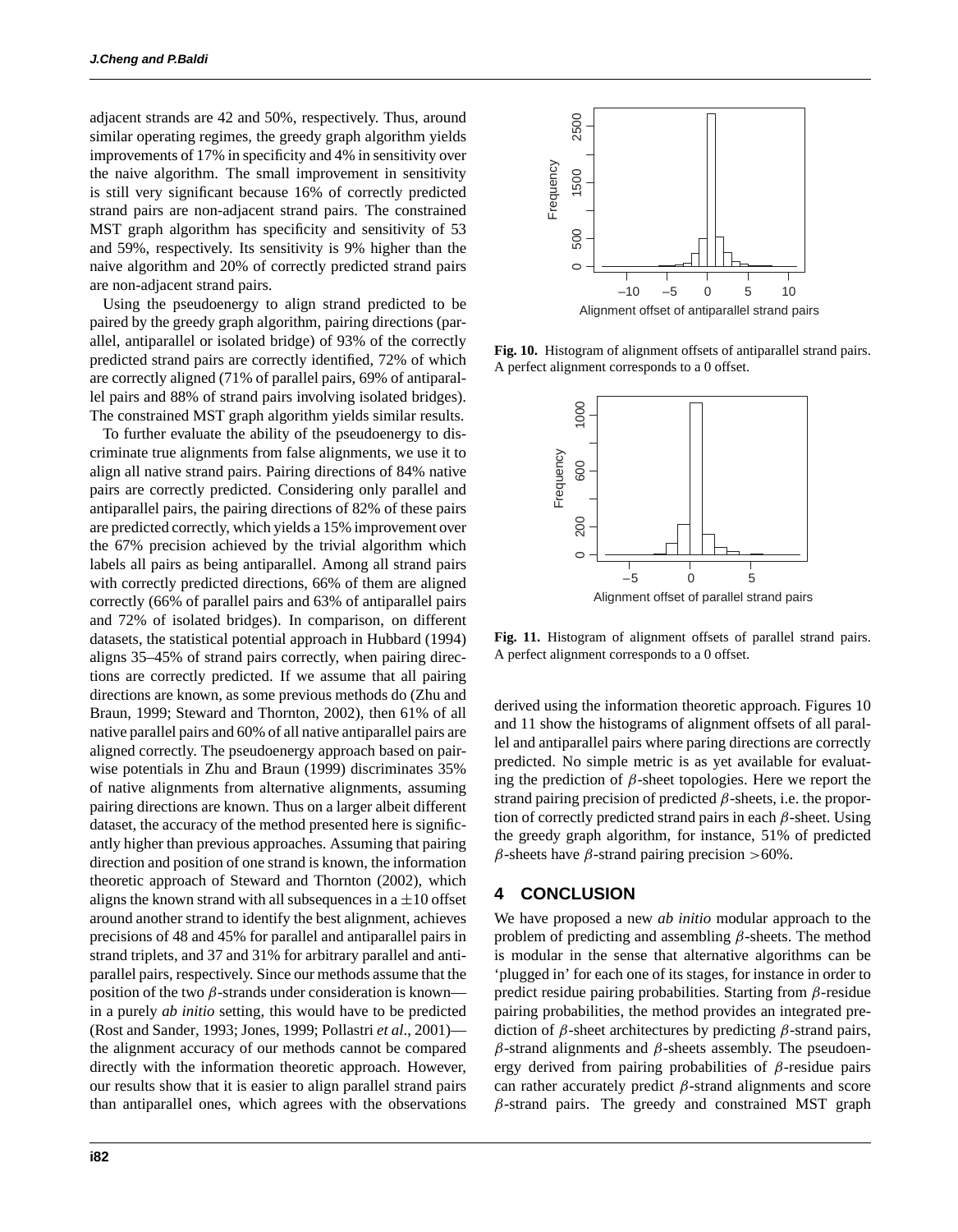algorithms are able to predict strand pair and *β*-sheet topology from pseudoenergy matrices by globally optimizing the pseudoenergy of *β*-sheets. While the performance of, for instance,  $\beta$ -strand alignment appears significantly improved over previous statistical data-driven approaches, it is clear that even further improvements should be possible in each one of the three stages. For instance, in the first step, more information about the interstrand sequence can be included (Punta and Rost, 2005). In the second step, gap penalties for *β*-bulges can be taken into account. In the third step, graph algorithms that allow cycles ought to recover cyclic *β*-sheets. Furthermore, constrained optimization of the binding pseudoenergy derived here is at best an approximation that will need to be refined to include other packing constraints associated with other secondary structure elements.

*β*-Sheets have remained one of the main stumbling blocks of protein structure prediction over the years. Thus, new methods for the accurate prediction of *β*-sheets may lead to noticeable improvements in the study of protein structure and folding and in protein design. Our results suggests that the methods presented here can be combined with contact map prediction to generate more accurate contact maps, which in turn can be used in fold recognition and 3D reconstruction. Accurate *β*-residue and *β*-strand pairings may also provide strong constraints for improving *ab initio* sampling of tertiary structures and derive energy terms to help select near-native structures from decoys.

## **ACKNOWLEDGMENTS**

Work supported in part by NIH Biomedical Informatics Training grant (LM-07443-01) and NSF MRI grant (EIA-0321390) to PB.

## **REFERENCES**

- Altschul,S.F., Madden,T.L., Schaffer,A.A., Zhang,J., Zhang,Z., Miller,W. and Lipman,D.J. (1997) Gapped blast and psi-blast: a new generation of protein database search programs. *Nucleic Acids Res.*, **25**, 3389–3402.
- Asogawa,M. (1997) Beta-sheet prediction using inter-strand residue pairs and refinement with hopfield neural network. In *Proceedings of International Conference on Intelligent System of Molecular Biology*, Vol. 5, AAAI Press, Menlo Park, CA, pp. 48–51.
- Baldi,P. and Pollastri,G. (2003) The principled design of large-scale recursive neural network architectures—DAG-RNNs and the protein structure prediction problem. *Journal of Machine Learning Research*, **4**, 575–602.
- Baldi,P., Pollastri,G., Andersen,C.A.F. and Brunak,S. (2000) Matching protein *β*-sheet partners by feedforward and recurrent neural networks. In *Proceedings of the 2000 Conference on Intelligent Systems for Molecular Biology (ISMB00), La Jolla, CA*. AAAI Press, Menlo Park, CA, pp. 25–36.
- Berman,H.M., Westbrook,J., Feng,Z., Gilliland,G., Bhat,T.N., Weissig,H., Shindyalov,I.N. and Bourne,P. (2000) The protein data bank. *Nucleic Acids Res.*, **28**, 235–242.
- Branden,C. and Tooze,J. (1999) *Introduction to Protein Structure, 2nd edn.* Garland Publishing, New York, NY.
- Dou,Y., Baisnee,P., Pollastri,G., Pecout,Y., Nowick,J. and Baldi,P. (2004) ICBS: a database of interactions between protein chains mediated by beta-sheet formation. *Bioinformatics*, **20**, 2767–2777.
- Even,S. (1979) *Graph Algorithms*. Computer Science Press, Rockville, MD.
- Fariselli,P., Olmea,O., Valencia,A. and Casadio,R. (2001) Prediction of contact maps with neural networks and correlated mutations. *Protein Eng.*, **13**, 835–843.
- Hubbard,T.J. (1994) Use of *β*-strand interaction pseudo-potentials in protein structure prediction and modelling. In Lathrop,R.H., (ed.), *Proceedings of the Biotechnology Computing Track, Protein Structure Prediction MiniTrack of the 27th HICSS*. IEEE Computer Society Press, pp. 336–354.
- Hutchinson,E.G., Sessions,R.B., Thornton,J.M. and Woolfson,D.N. (1998) Determinants of strand register in antiparallel beta-sheets of proteins. *Protein Sci.*, **7**, 287–300.
- Jones,D.T. (1999) Protein secondary structure prediction based on position-specific scoring matrices. *J. Mol. Biol.*, **292**, 195–202.
- Kabsch,W. and Sander,C. (1983) Dictionary of protein secondary structure: pattern recognition of hydrogen-bonded and geometrical features. *Biopolymers*, **22**, 2577–2637.
- Kortemme,T., Ramirez-Alvarado,M. and Serrano,L. (1998) Design of a 20-amino acid, three-stranded *β*-sheet protein. *Science*, **281**, 253–256.
- Kruskal,J.B. (1956) On the shortest spanning subtree of a graph and the traveling salesman problem. In *Proceedings of the American Mathematical Society*, Vol. 7, pp. 48–50.
- Kuhlman,B., Dantas,G., Ireton,G., Varani,G., Stoddard,B. and Baker,D. (2003) Design of a novel globular protein fold with atomic-level accuracy. *Science*, **302**, 1364–1368.
- Lifson,S. and Sander,C. (1980) Specific recognition in the tertiary structure of beta-sheets of proteins. *J. Mol. Biol.*, **139**, 627–639.
- MacCallum,R.M. (2004) Striped sheets and protein contact prediction. *Bioinformatics*, **20** (Suppl 1), i224–i231.
- Mandel-Gutfreund,Y., Zaremba,S.M. and Gregoret,L.M. (2001) Contributions of residue pairing to beta-sheet formation:conservation and covariation of amino acid residue pairs on antiparallel beta-strands. *J. Mol. Biol.*, **305**, 1145–1159.
- Merkel,J.S. and Regan,L. (2000) Modulating protein folding rates *in vivo* and *in vitro* by side-chain interactions between the parallel beta strands of green fluorescent protein. *J. Biol. Chem.*, **275**, 29200–29206.
- Mika,S. and Rost,B. (2003) Uniqueprot: creating representative protein sequence sets. *Nucleic Acids Res.*, **31**, 3789–3791.
- Minor,D.L. and Kim,S. (1994) Context is a major determinant of beta-sheet propensity. *Nature*, **371**, 264–267.
- Pollastri,G. and Baldi,P. (2002) Prediction of contact maps by GIOHMMs and recurrent neural networks using lateral propagation from all four cardinal corners. *Bioinformatics*, **18** (Suppl 1), S62–S70.
- Pollastri,G., Przybylski,D., Rost,B. and Baldi,P. (2001) Improving the prediction of protein secondary strucure in three and eight classes using recurrent neural networks and profiles. *Proteins*, **47**, 228–235.